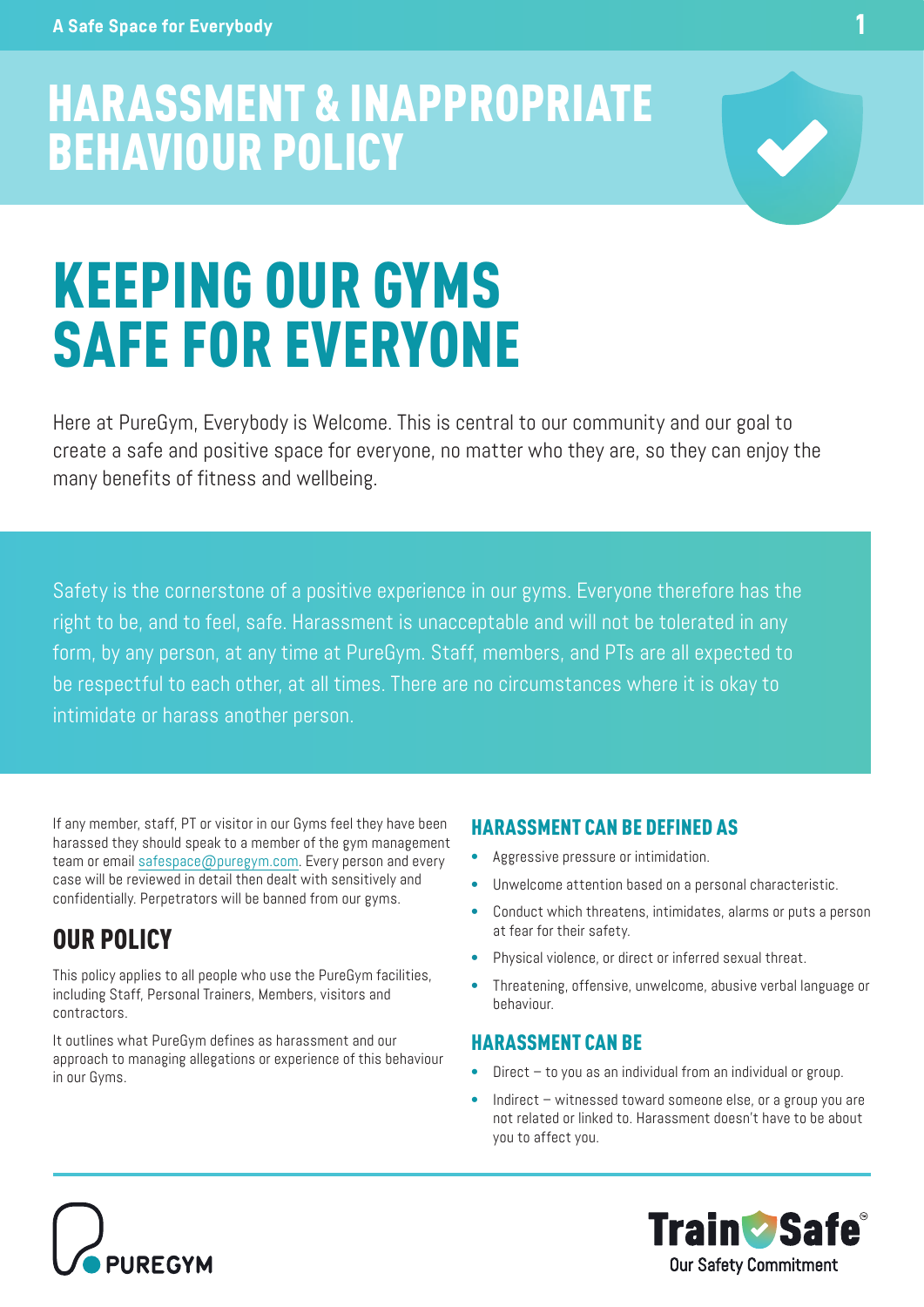# HARASSMENT & INAPPROPRIATE BEHAVIOUR POLICY

### HARASSMENT EXAMPLES

There are many forms of Harassment, some examples of this are:

- Negative, unwelcome, aggressive or detrimental comments about race, heritage or ethnicity.
- Comments, jokes or suggestive statements about someone's sexual orientation, gender or identity.
- Derogatory comments or actions regarding a person's ability or disability – physical or mental.
- Exclusive or negative comments, suggestions or behaviours towards a person because of their age.
- Unkind, negative comments that will offend or embarrass someone because of their size or fitness levels.

The extent of harassment is not limited to the above examples and each case will be fully investigated on its own basis.

#### IN GYM HARASSMENT EXAMPLES

Harassment may take on many forms, but in a gym environment all of the above can be seen through unwanted, unreasonable and unnecessary behaviours that have a negative impact on another person.

#### SEXUAL HARASSMENT EXAMPLES

There are many forms of Sexual Harassment, some examples of this are:

- Unwelcome physical contact  $-$  patting, pinching, stroking, kissing, hugging, fondling or inappropriate touching.
- Physical violence, including sexual assault (as defined by the Crown Prosecution Service/Sexual Offences Act).
- Sexual comments jokes or stories that offend or humiliate a person or group.
- Unwanted comments on a person's looks, dress, sexuality, age or gender in a derogatory or objectifying way.
- Repeated unwanted flirting or flirting at an inappropriate time which could be deemed to undermine or damage a person's reputation.
- Lewd behaviour such as leering, whistling or gesturing.

The extent of sexual harassment is not limited to the above examples only and each case will be fully investigated.

#### IN GYM SEXUAL HARASSMENT EXAMPLES

Harassment may take on many forms, but examples of this in a gym environment are:

- Uninvited correction of another gym user's form or technique when training.
- Taking unsolicited photographs of another person.
- Excessive watching or staring at another person directly or via mirrors.
- Continuously exercising next to or near to another person or following them.
- Sending or sharing of unwelcome personal images to any other person.
- Unwanted flirtation or sexual advances.
- Commenting on other people's body, looks or clothing.

## WHAT TO DO IF YOU HAVE EXPERIENCED HARASSMENT OR INAPPROPRIATE BEHAVIOUR

If you feel you have been the victim of harassment by a member, PT or employee, where appropriate you should discuss this with them directly. If this is not possible or you are uncomfortable to do so, you should report it to the Gym Management team immediately or alternatively, you can contact our confidential support team at safespace@puregym.com. We will then commence an investigation which will follow the company procedures and include:

- **1.** Report the allegation to an appropriate senior person and our Member Care Team.
- **2.** Take a detailed statement from you about the incident.
- **3.** Discuss allegations with the individual they are against. This will only be done with your consent and at an appropriate time.
- **4.** Review the initial allegations with the senior manager to agree any immediate action.
- **5.** If considered appropriate, the member, employee or PT may be suspended from the gym while a full investigation is carried out.
- **6.** A full investigation meeting will be arranged with you, with notes of the discussion taken.